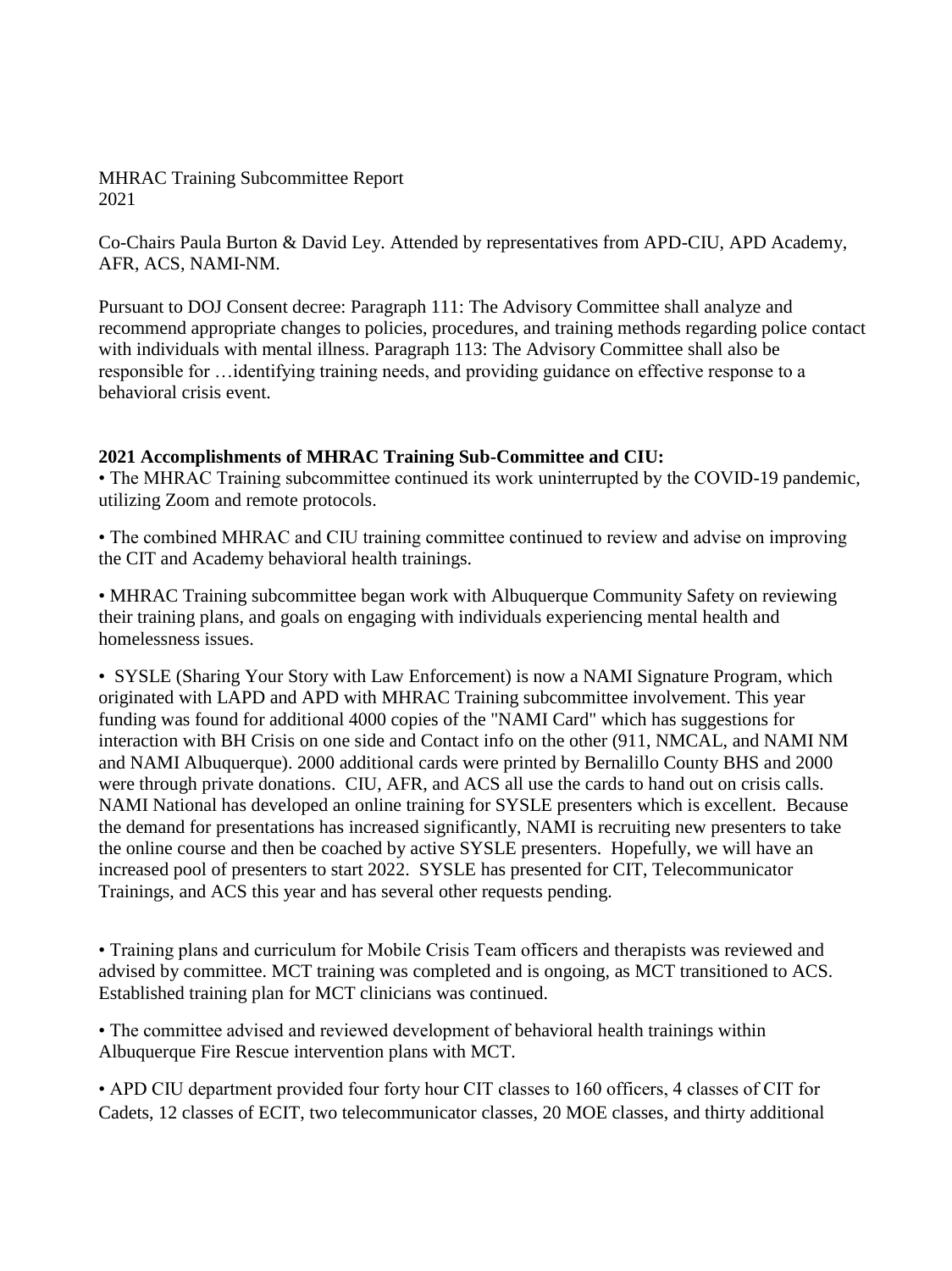trainings for officers, laterals, FTO, MCT staff and MCT officers, ACS responders and LEAD officers. APD is currently at roughly 51% of sworn officers trained in E-CIT.